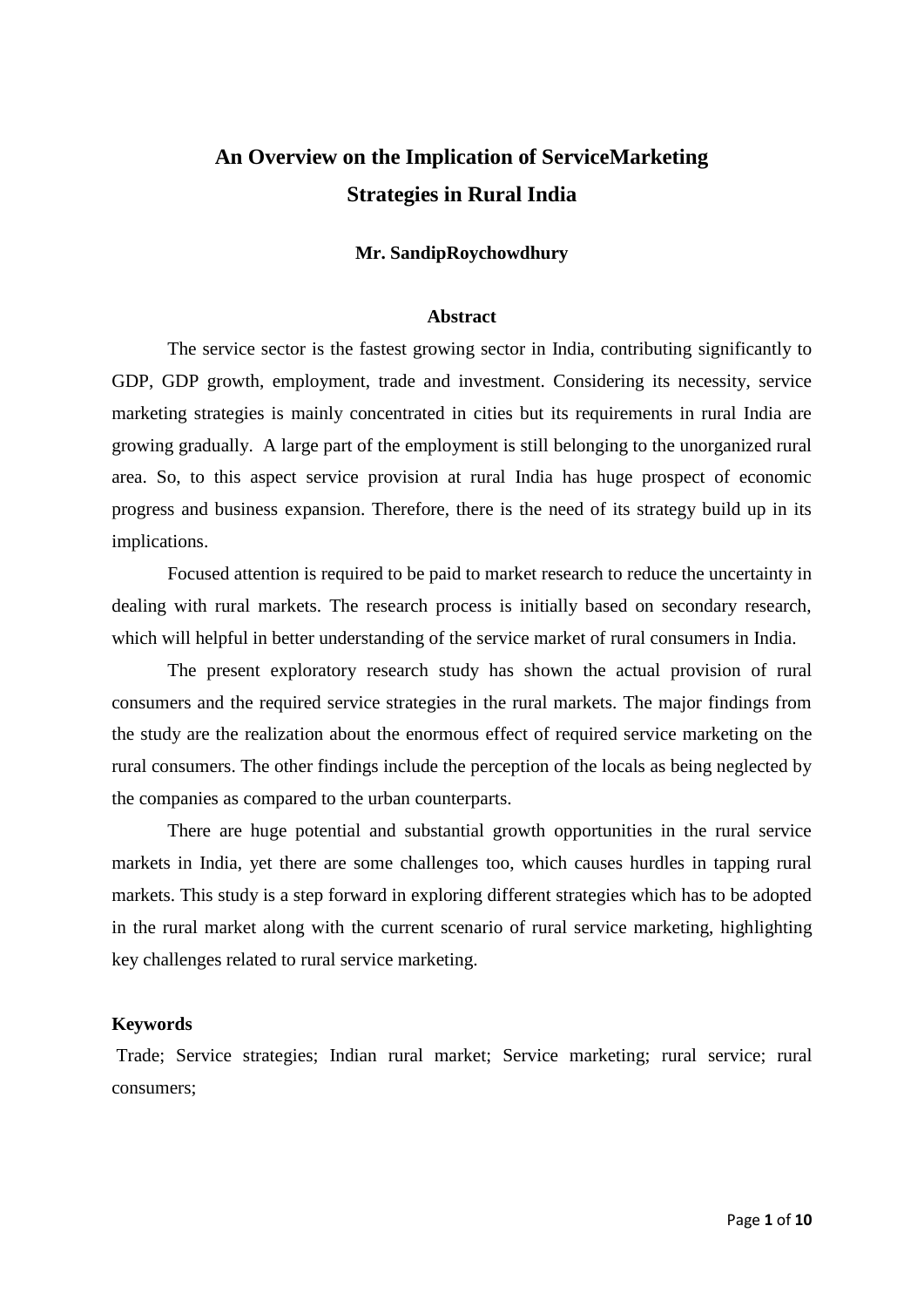## **Introduction**

The Indian rural market with its vast size and heterogeneous demand base offers huge lucrative opportunities to marketers to provide proper services. In India two thirds of the consumers are belonging to rural areas and almost half of the national income is generated in the rural areas. There are 450 districts and almost 6.3 lakhs villages and rural market offers a vast untapped potential. It is seen that sixty percent of the country"s service sector enterprises are in rural areas according to a report by National sample survey organization (NSSO).

There have been two successive types of evaluation relating to services in rural areas. There is always a tendency to bring services closer to the people by installing basic services in villages, for example school, post office services, health care, electricity and water supply etc. depending on planning policies for rural areas.

Now with the development of better transport the general quality of services have improved. There is a growing tendency to delegate certain tasks, which traditionally were performed within families. The tasks are linked to babysitting, assisting the elderly care for sick people, tuition relating to different areas like education, songs, drawing etc. There are other domestic areas such as laundry, ironing, preparation of mid-day- meals, food processing, infrastructure, information and communication technologies, strategic services (e.g. Auto, Toto) etc. The supply formats of services may, however still be different in rural areas due to smaller and dispersed populations, long distances and limited availability of delivery infrastructure.

The growth of India"s rural service sector has drawn global attention and unlike other countries where economic growth has led to a shift from agriculture to industries, in India there has been a shift from agriculture to the service sector.There is no doubt that rural service provision is a complicated path work quilt and service provision in rural areas is certainly a contented and constrained terrain, with numerous policy challenges.

#### **Objective of the study**

It has been seen that the growth in spending on goods and services by rural India (between 2012-13 and 2013-14) was 19 percent compare to urban India where growth was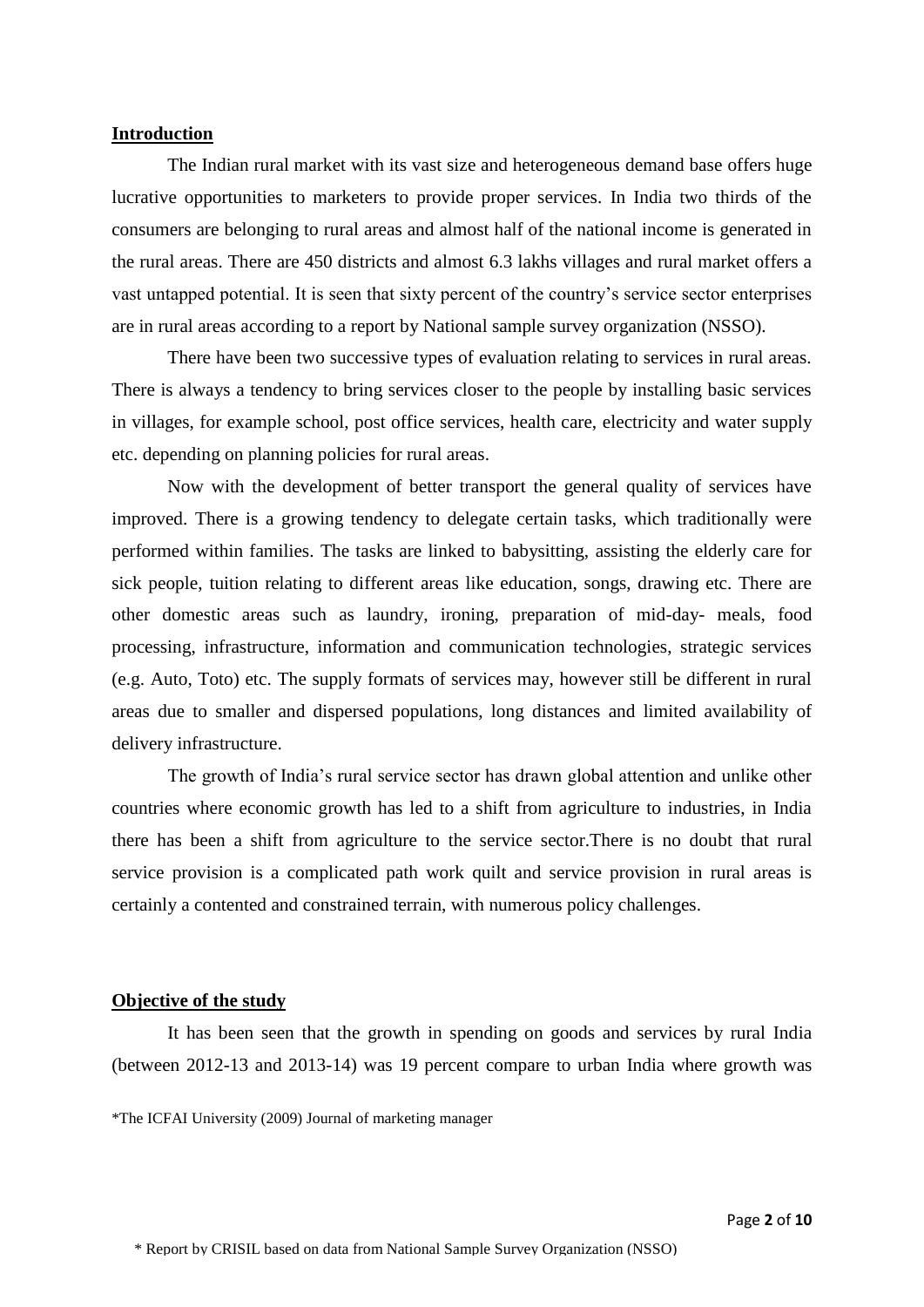recorded at 17 percent\*. This shows push through NREGA and other social sector schemes which provides an opportunity to rural households to supplement their traditional farm income leading to increased for consumption goods and services in the rural sector.

The objectives of this paper are to provide an overview of the Indian rural market service sector. It identifies major barriers faced by the sector and provides policy- recommendations which if implemented will lead to inclusive growth, increase productivity, and generate quality employment and increase trade and investment.

In this paper efforts are made on telecom service:-

- To study it's strategies and problems of rural service marketing.
- \* To study about the rural service marketing environment of the same service issue.
- Extension of services in relation to this.

The concept service to rural India from rural India should always be given priority. This will help to migrate simpler work from urban India to rural India with a primary view to extend the labour arbitrage and it helps to tap a whole new market. Today mobile phone is inevitable from our day to day life. When a mobile phone malfunctions, it takes considerable time and effort for a rural mobile user to get it repaired. He may have to travel some distance to a service point for a simple task like this, for this he will have to lose either a day or loss of wages, work etc. There is an opportunity for technically trained personnel to become "roaming" service providers for the manufacturer and deliver this "value added service at a fee, which would offset the time and effort the user needed to expand.

As the basic essentials of product in mobile telecom services are its core functional benefits so it is desired by majority of mobile telecom customers that they would enjoy the benefits of voice clarity, proper geogrphical network coverage, no call drop possibility, easy internet facility, speedy data accessing facility, proper customer support,easy to get new connection, easy vast recharge facility or recharge card at convenient locations etc.There are five distinct dimentions of service strategies suggested by Parasuramanaretangibility, reliability,responsiveness,assurance,andempathy.Distributionpattern,channel management and retailer net work are considered to be important in rural India. The private sector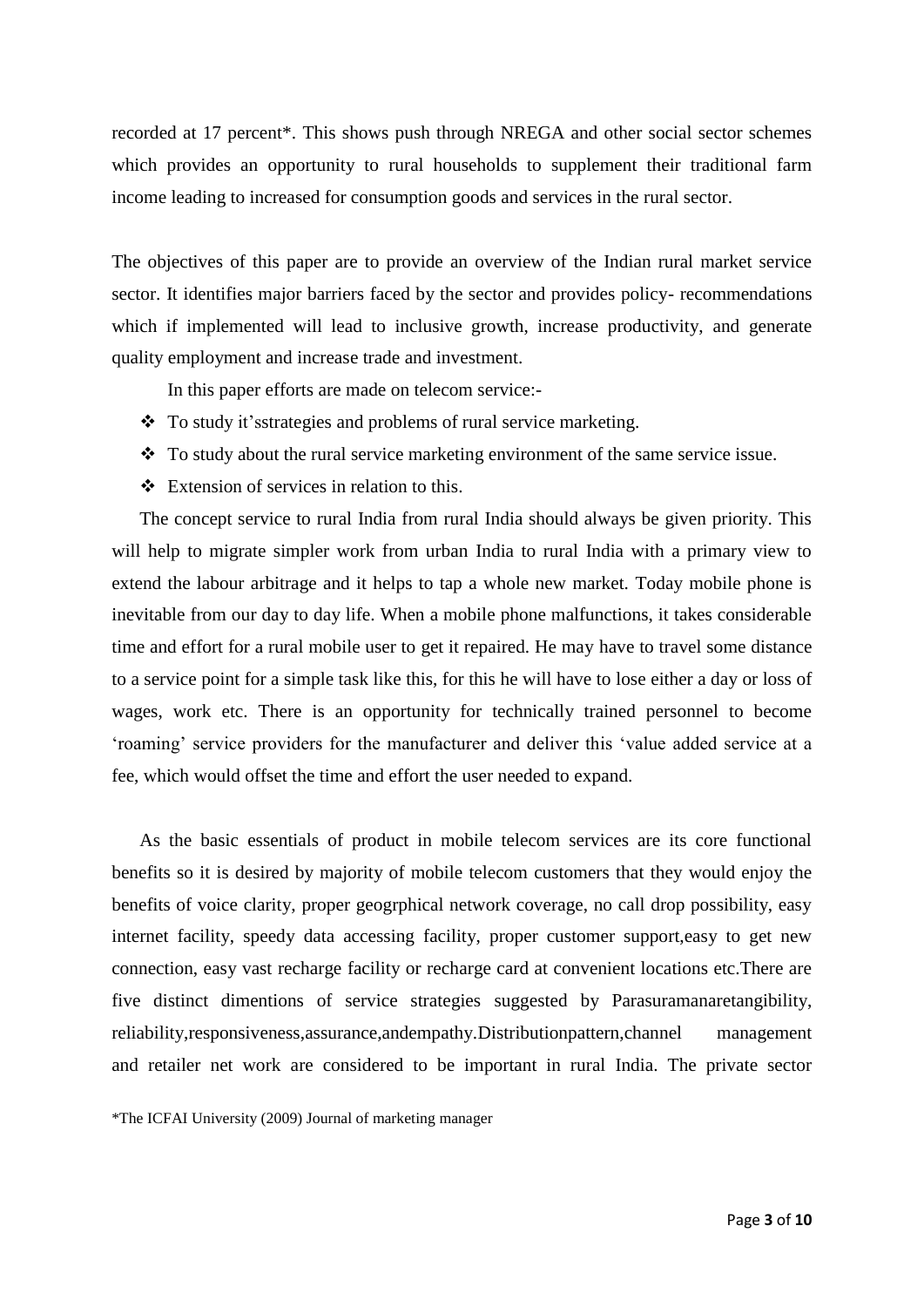providers adopt intensive distribution strategy and the public sector BSNL provides exclusive distribution strategy.

It is expected that large proportion of India"s population resided and will continue to reside in rural India, if service support as well as low cost last mile outreach be possible by companies in near future. There is little doubt, given the deep loyalties that usually prevail in

rural India, that innovate customer support strategies involving local talents that will help them gain first mover advantage and sustain customer loyalty. It is increasingly evident that imparting appropriate training and providing support to rural youth in different services can unlock significant opportunities in rural India. Integrated marketing communication plays a vital role to build up proper promotion network in rural areas. Nowadays telecom companies use various promotional tools like advertisements, sales promotion, direct selling, events experiences and public relationships in the rural areas too. It helps to build awareness about the product, to create liking, preference and faith for the service provider,to stimulate repeat association with the service provider and to convince customer to continue with the service provider. The factors which become highly important in the rural areas for rural customers to build up proper strategies are promotional phone calls to the customers, price reduction offers, extra talktime offers, SMS package offers, internet package offers, free trial for newly introduced services, time to time different schemes for recharge. The strategy of telecom service providers is to build up competitive advantage and synergy through a well integratedprogramme of service marketing mix elements in rural areas to tailor the needs and wants of potential customers in that target market.

## **Literature review**

As India is considered to be a fast growing developing country in the service sector, can lead to inclusive growth through backward and forward links(Banga 2005), by securing equitable access to basic services at low prices (Deloitte 2011), by creating employment opportunities. Liberalization and reformed have shown that with economic growth and the rise in the per capita income, demand has changed from necessary to discretionary consumption and propelled the growth of services specially in the rural India (Mc Kinsey & Company, 2007).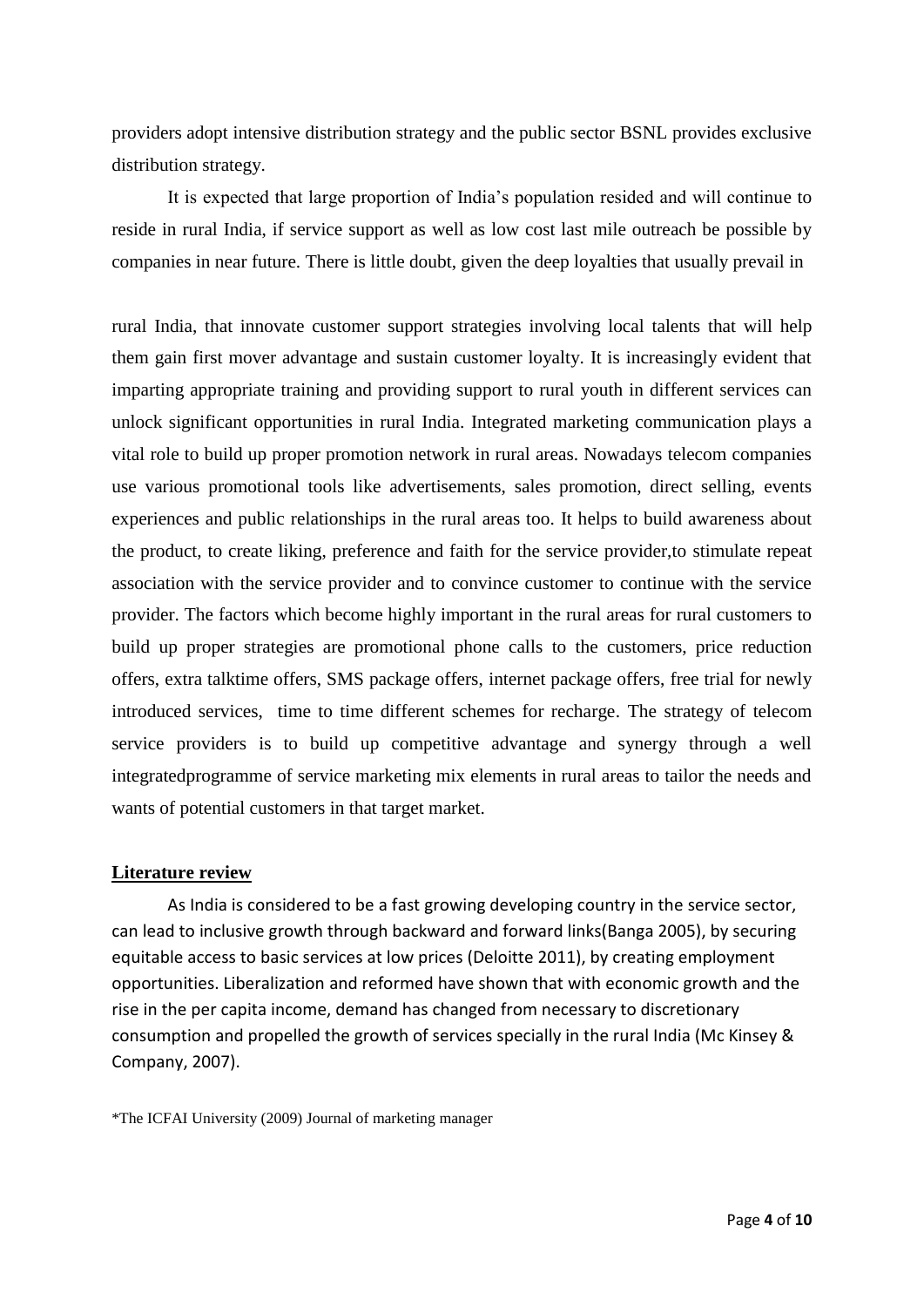It is shown through different studies that there are barriers to growth in services which include decent employment (Basu and Maertens, 2007), a poor business environment (Joshi, 2008) shows lack of an integrated service sector policy (Banga, 2005) and a strong focus on skill-intensive services and higher education while a majority of the population remain unskilled and poorly educated (Kocchar et.al, 2004).According to Raghu et. al. (2006)\* services firms have a wide range of alternatives which is available in competiting market place.

Basically India rural market highlight on literature for providing services of a agricultural products to urban areas. A socio economic influence of rural consumer behavior was studied by Sayulu and Reddy (1998) concluded that frequency of purchase of commodities by rural consumers was highly influenced by the type and nature of the products.

Velayudhanet. al. (2010) in their study entitles "marketing to rural consumers: understanding and Tapping the rural market potential".There has been a radical change in attitudes of service marketers towards the vibrant and burgeoning rural markets is called for, so they can successfully impress on 230 million rural consumers spread over approximately six hundred thousand villages in rural India.

It has been seen that high income elasticity of demand for services has contributed to the high growth of this sector (Bhattacharya and Mitra, 1990; Gordan and Gupta, 2003). Technological progress and availability of high skilled manpower has led to growth of services in Information Technology (IT) and enabled service (ITes) (Chanda, 2002). Developed countries outsource its services to developing countries like India leading to rise in demand for services from the developing market (Bhagawati 1984, Gordan and Gupta 2003 and Hansda 2001). High government expenditure on certain services has also led to high growth of services (Ansari 1995).Organisations and leaders in organization believe that "capabilities of rural India "are limited and they can normally be expected to perform simple and manually oriented tasks.

It has been seen that at the first step towards broad based access promotion in India was initiated in the eighties when public call Offices (PCOs) were given private franchises for both domestic and long distances services. At that time total number of PCOs grew almost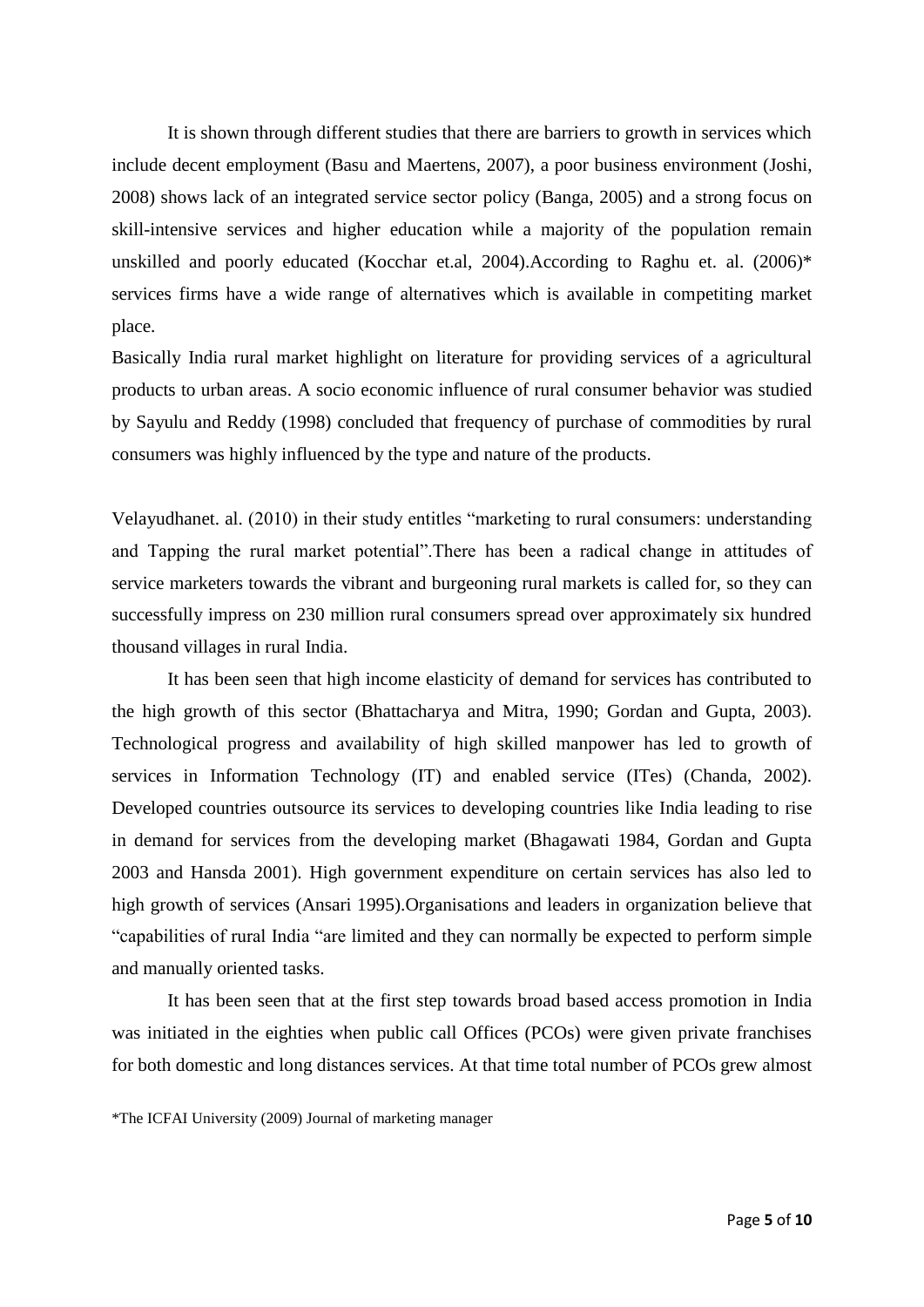from 0.2 million in 1993 to 0.9 million in 2001 and in the Eight Plan(1992-97) targeted at provision of Panchayat phones in 360,000 villages. Then broad based telecommunication development strategy began with the National Telecom Policy of 1994 and was reinforced as one of the objectives of the New Telecom Policy (NTP-99). NTP-99 targeted complete rural coverage by the end of 2002 providing Village Public Telephones in all the 0.6 million villages by providing "availability, accessibility and affordability" and for this by the end of January 2001, 0.4 million villages had been covered. This suggest of potential scope of expansion of telecommunication in the rural sector. It has been seen that Private sector presence is prolific in Public Call Offices (PCOs) and Internet Kiosks in the cities and towns but there are certain pilot projects in the rural sector working to evolve cost effective wireless technological solutions in partnership with local service providers.

## **Research Methodology**

The present study is descriptive in nature and the data is secondary in nature and has been collected from various websites, different published literature, journals, and magazines and also form different search engines on internet. The basic framework of the study is consisted of unobservable theoretical constructs, which would not be measured directly. The scope of this paper is broader, reflects and develops the issue of the service related policy. .

## **Findings & Analysis**

According to the Planning Commission (2008) "Report of the High Level Group on Services Sector" the rural services sector has been the key driver of the fast growth of the Indian economy.Since 2001 while the Indian economy grew at a rapidly increasing rate. Since 2005 service sector growth has been closer to 11 percent per annum. The service sector is now seen as the new engine of growth replacing manufacturing (Dasgupta and Singh, 2005) and rural India is not exception of that. It is also contrasted with China where the Industry, with emphasis on mass production, led the rapid growth of the recent decades (Shantong LI, et al, 2003).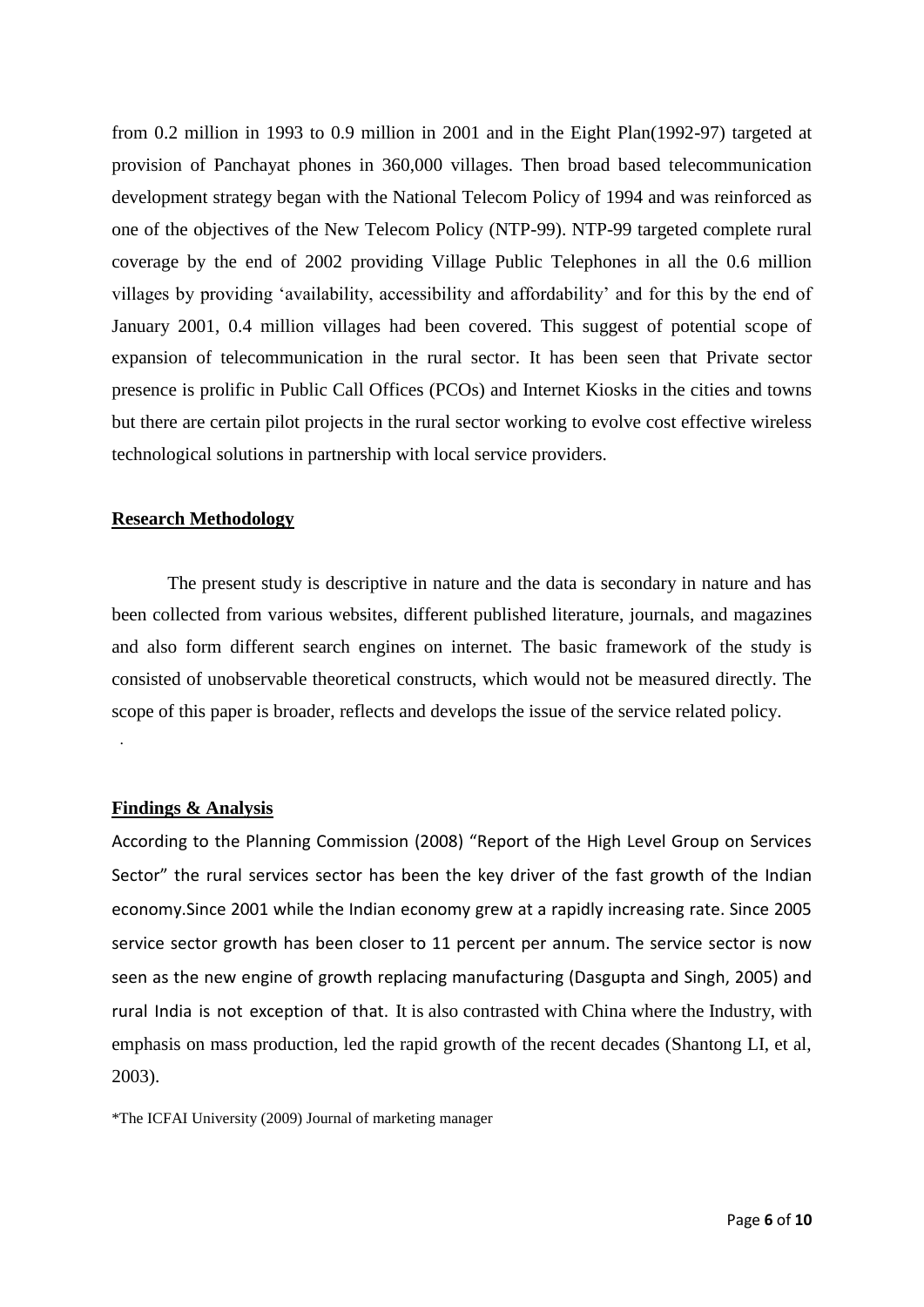

#### Source : National Accounts Statistics various years.

The share of services has gradually grown to nearly 60 percent of the economy's incomes. It is the services sector that had more than 50 percent share of GDP employment only a quarter of the workforce in India. The services sector has been dynamic and productive for the country and has helped the sustained high growth rates in the last decade.

Rural service industry is considered to be the core strength of Indian industry. The customers of rural India have strengthened the telecom industry and enable it to deliver multiple services in communication starved rural areas. The price of mobile sets and expenses in communication both have come down drastically along with the recurring expenses over the time due to huge growth in this sector, so there is a huge demand for such services in rural areas also. However, dispersed and low density rural markets make it less profitable for private operators to enter such areas and compete with cheaper fixed line telecom rates in rural areas. The taxes and duties on telecom services are very high and need further reduction, particularly to universalize this service, which is now possible, and especially in rural areas. A 10% increase in mobile and broad band penetration increase the per capita GDP by 0.81% and 1.38% respectively in the developing countries (Report World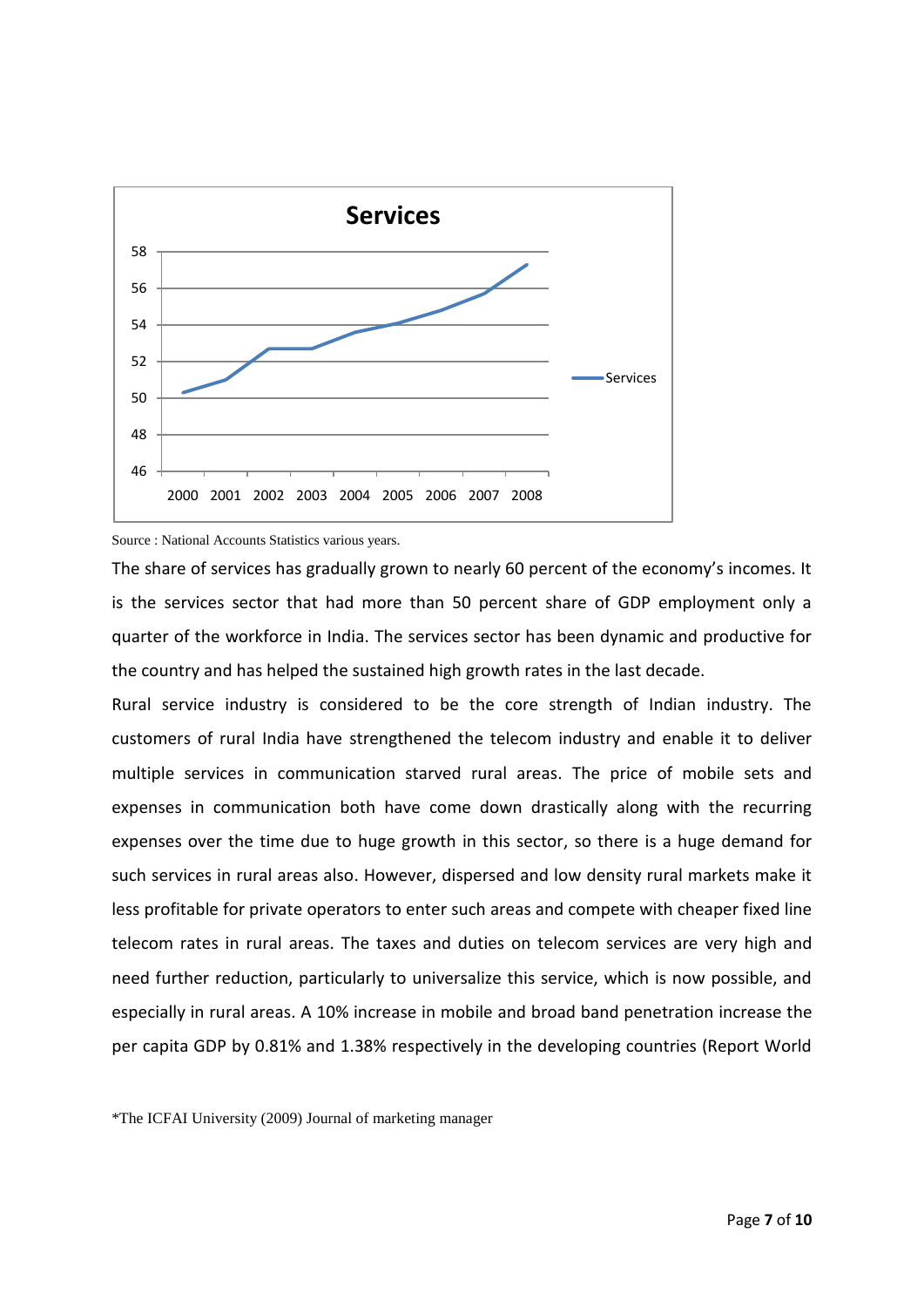Bank from CII-2014Journals). The demand for mobile telephone is increasing very fast today even in rural areas. As the income of the rural population is rising, there would be a corresponding increase in the disposable income level. Some part of it would expect to go towards better and more food, but a larger part of earning would go to non food expenditure. This would create an opportunity for different economic activities based on a demand for local services as well, generating further employment activities in rural areas.

#### **Conclusion and Recommendations**

It is inevitable that globalization has the norm in the service industry. This is evidenced by growing number of business that a service firm operation. The changes in the world economy and business practices have driven the focus on service.

Today, a staggering 12 percent of the world"s population resides in India"s rural markets have become a powerful economic engine both in consumer goods and service industry. India"s rural service market present opportunities to different companies to become high performance business cannot afford to ignore.There are three aspects which are to be considered to provide services to rural people by reaching the rural customers acquiring them and retaining services to the acquired customers.

The concept of " Digital India Initiations must have to spread quickly and effectively by providing services to rural areas through e-commerce players like Filipkart, Snapdeal, Infibeam, Paytm etc. Consumers in the rural regions are also expected to embrace online purchases overtime and then provision of service people will rise.

The consideration of telecommunication in rural areas it is seen that if high concentration is given in BPO sector then certainly more service and employment provision will increase. It has been seen that BPO business has four main inputs: communication systems, hardware, infrastructure and people. The costs of communications and hardware is not in the direct control of the industry, but BPO operators can directly control costs related to infrastructure and people. Simply put, the rural BPO shifts the location of outsourced work from urban to semi urban rural areas where transportation, accommodation, and other essential facilities are good.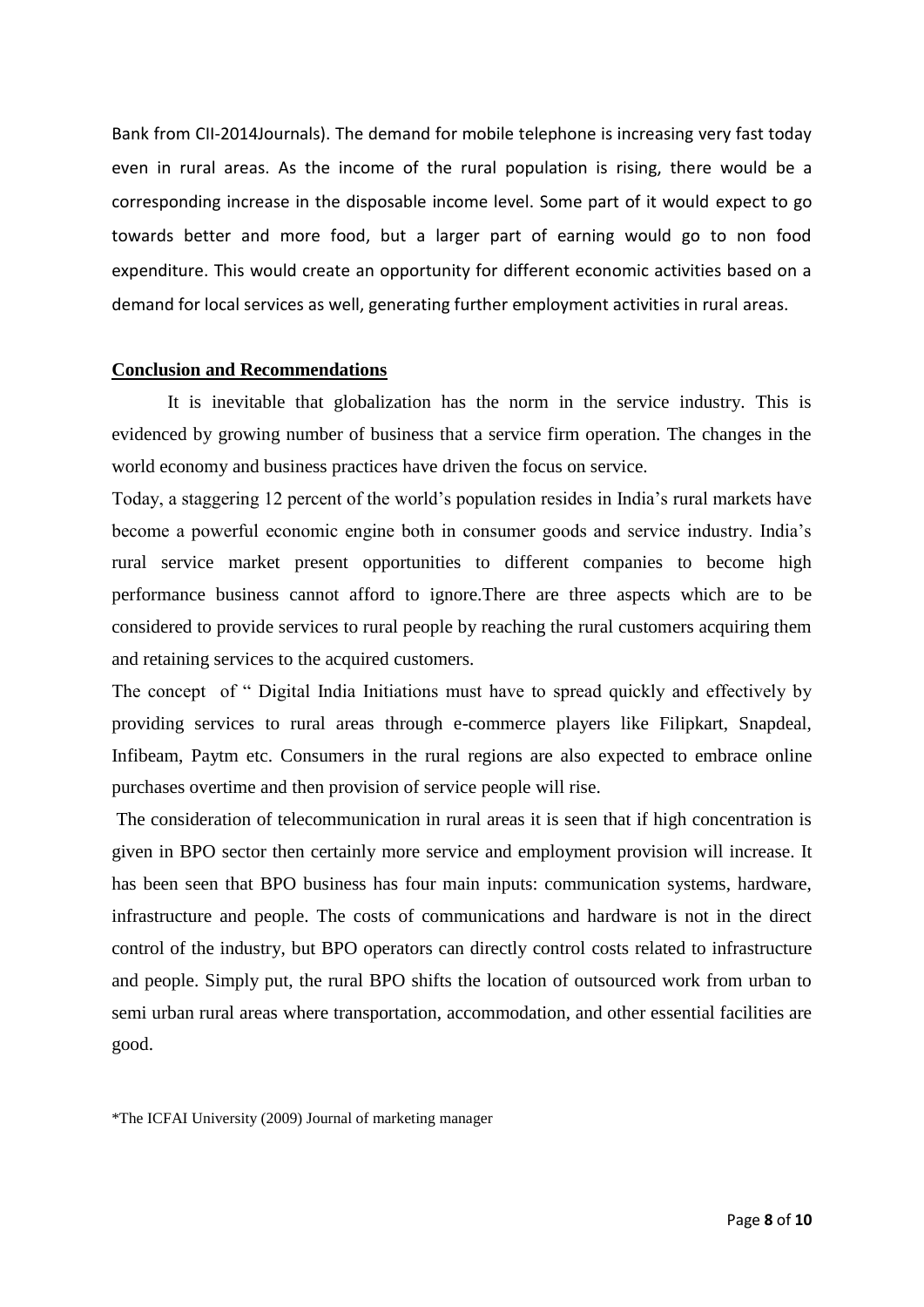Growth of mobile and internet in rural areas will help in Tele-education, Tele-health, skill development, expansion of various services such as banking, insurance etc., creation of new jobs and also in running various e-governance programmes. It will in turn help in curbing poverty, reducing migration, population control and also in improving quality of life. It is expected that India will emerge as a leading player in the virtual world by having 700 million internet users of the 4.7 billion global users by 2025. It is also expected that with the government's faviourable regulation policies and 4G services hitting the market, rapid growth is expected in the Indian Telecommunication sector in the next few years. Along with the development of the telecom sector there are other areas which will automatically grow up in rural areas like security and surveillance, remote monitoring of ATM machines, home automation, traffic management, traffic management. Retail, logistic and grid energy, could eventually facilitate optimization of resources.

## **Reference**

1) Ahmed Asfaque (2013), Rural Marketing Strategies for Selling Products & Services: Issues & Challenges, Journal of Business Management & Social Sciences Research volume 2, No.1, January 2013 (Pg. 55-60).

2) Ahluwalia, M.S., 1977. "Rural Poverty and Agricultural Performance in India," Journal of Development Studies, vol.14; pp 298-323.

- 3) D.K. Joshi (2013) Rural Marketing and Agriculture Business in India ,Ritu Publication, Jaipur.
- 4) 4<sup>th</sup> National Rural Development Summit by Confederation of Indian Industry, Rural Services- The NEXT Growth Enabler "Oct. 2012. New Delhi.
- 5) National Sample Survey Organisation, 2006. Employment and Unemployment Situation in India. 2004-05, vol.II, NSS Report. 515, Government of India, New Delhi.
- 6) National Telecom Policy 2011.